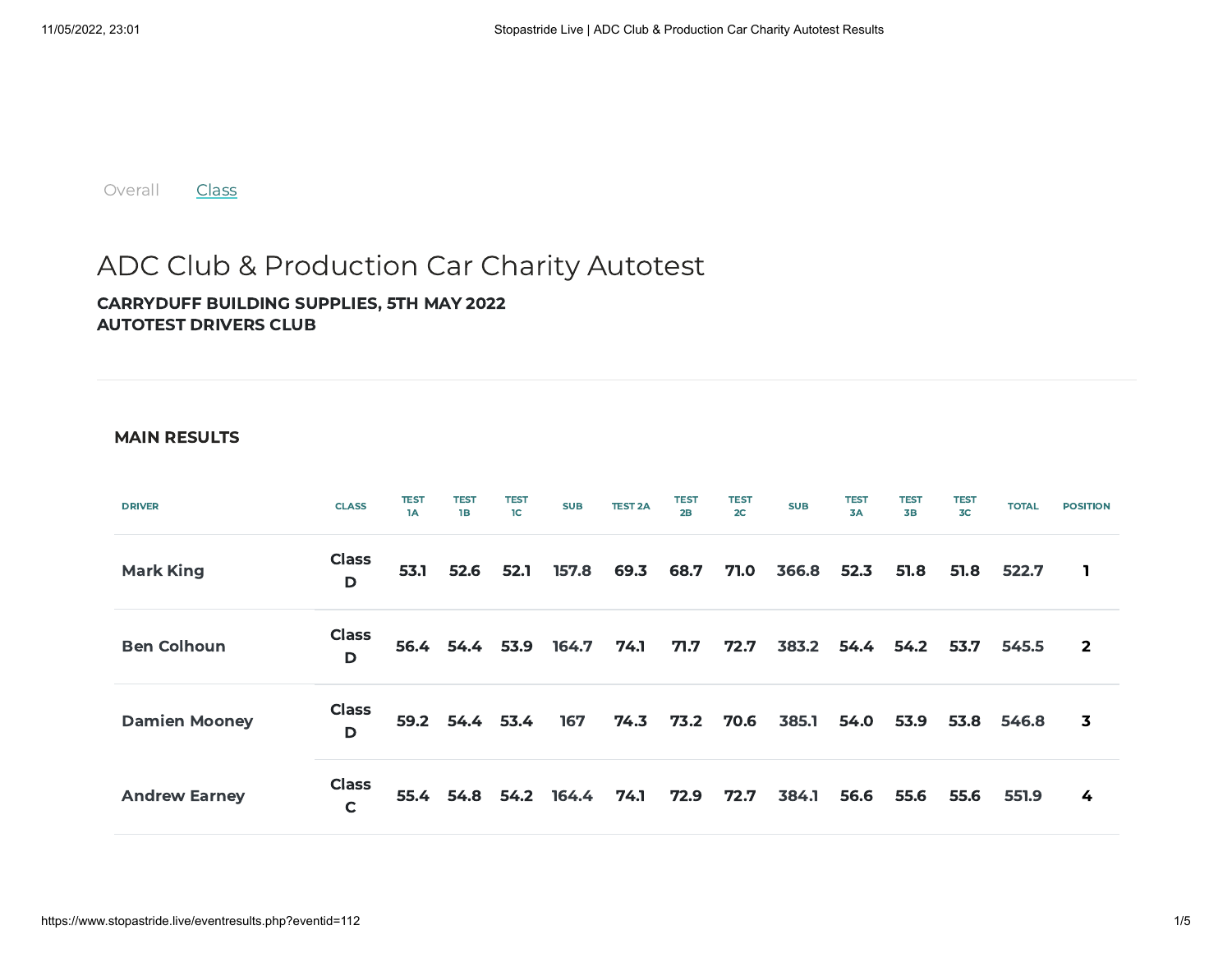11/05/2022, 23:01 Stopastride Live | ADC Club & Production Car Charity Autotest Results

| <b>DRIVER</b>          | <b>CLASS</b>                 | <b>TEST</b><br>1A | <b>TEST</b><br><b>1B</b> | <b>TEST</b><br>1C | <b>SUB</b> | <b>TEST 2A</b> | <b>TEST</b><br>2B | <b>TEST</b><br>2C | <b>SUB</b>                                     | <b>TEST</b><br>3A | <b>TEST</b><br><b>3B</b> | <b>TEST</b><br>3 <sub>C</sub> | <b>TOTAL</b> | <b>POSITION</b> |
|------------------------|------------------------------|-------------------|--------------------------|-------------------|------------|----------------|-------------------|-------------------|------------------------------------------------|-------------------|--------------------------|-------------------------------|--------------|-----------------|
| <b>James Wilson</b>    | <b>Class</b><br>$\mathsf G$  | 57.4              | 54.0                     | 54.9              | 166.3      | 72.9           | 72.6              | 72.5              | 384.3                                          | 58.0              | 56.8                     | 56.4                          | 555.5        | 5               |
| <b>Robert Dickson</b>  | <b>Class</b><br>$\mathsf{C}$ | 57.1              | 56.0                     | 54.5              | 167.6      | 75.1           | 74.6              | 73.4              | 390.7                                          | 57.7              | 56.6                     | 56.1                          | 561.1        | 6               |
| <b>Adam Mcmullan</b>   | <b>Class</b><br>A            | 55.9              | 58.4                     | 54.5              | 168.8      | 78.4           | 75.1              | 78.1              | 400.4                                          | 56.5              | 55.3                     | 54.4                          | 566.6        | 7               |
| <b>Adam Lowry</b>      | <b>Class</b><br>A            | 59.2              | 55.4                     | 54.1              | 168.7      | 78.0           | 76.4              | 77.1              | 400.2                                          | 56.7              | 56.0                     | 54.7                          | 567.6        | 8               |
| <b>Colin Earney</b>    | <b>Class</b><br>D            | 58.2              | 57.5                     | 57.4              | 173.1      | 77.0           | 75.9              | 74.4              | 400.4                                          | 59.2              | 55.9                     | 57.9                          | 573.4        | 9               |
| <b>Jack Lowry</b>      | <b>Class</b><br>$\mathsf{A}$ | 55.4              | 54.7                     | 66.5              | 176.6      | 79.2           | 83.2              | 75.5              | 414.5                                          | 57.5              | 55.6                     | 54.1                          | 581.7        | 10              |
| <b>Mark Francis</b>    | <b>Class</b><br>D            | 59.7              | 63.3                     | 60.6              | 183.6      | 78.5           | 77.3              | 81.0              | 420.4                                          | 56.4              | 56.4                     | 54.8                          | 588.0        | 11              |
| <b>Richard Earney</b>  | <b>Class</b><br>D            | 62.0              | 60.4                     | 61.6              | 184        | 79.3           | 79.6              | 78.2              | 421.1                                          | 63.1              | 59.2                     | 57.6                          | 601.0        | 12              |
| <b>Robert Robinson</b> | <b>Class</b><br>D            | 65.3              | 65.0                     | 64.7              | 195        | 78.2           | 77.9              | 76.2              | 427.3                                          | 58.7              | 58.0                     | 57.0                          | 601.0        | 13              |
| <b>Adam Hilditch</b>   | <b>Class</b><br>D            |                   |                          |                   |            |                |                   |                   | 61.2 62.9 60.0 184.1 83.5 80.9 82.0 430.5 58.3 |                   | 58.0                     |                               | 57.6 604.4   | 14              |
| <b>Gareth Dillon</b>   | Class F 60.6 60.3 58.0       |                   |                          |                   | 178.9      | 82.6           | 79.9              | 77.9              | 419.3                                          | 64.1              | 61.7                     | 60.0                          | 605.1        | 15              |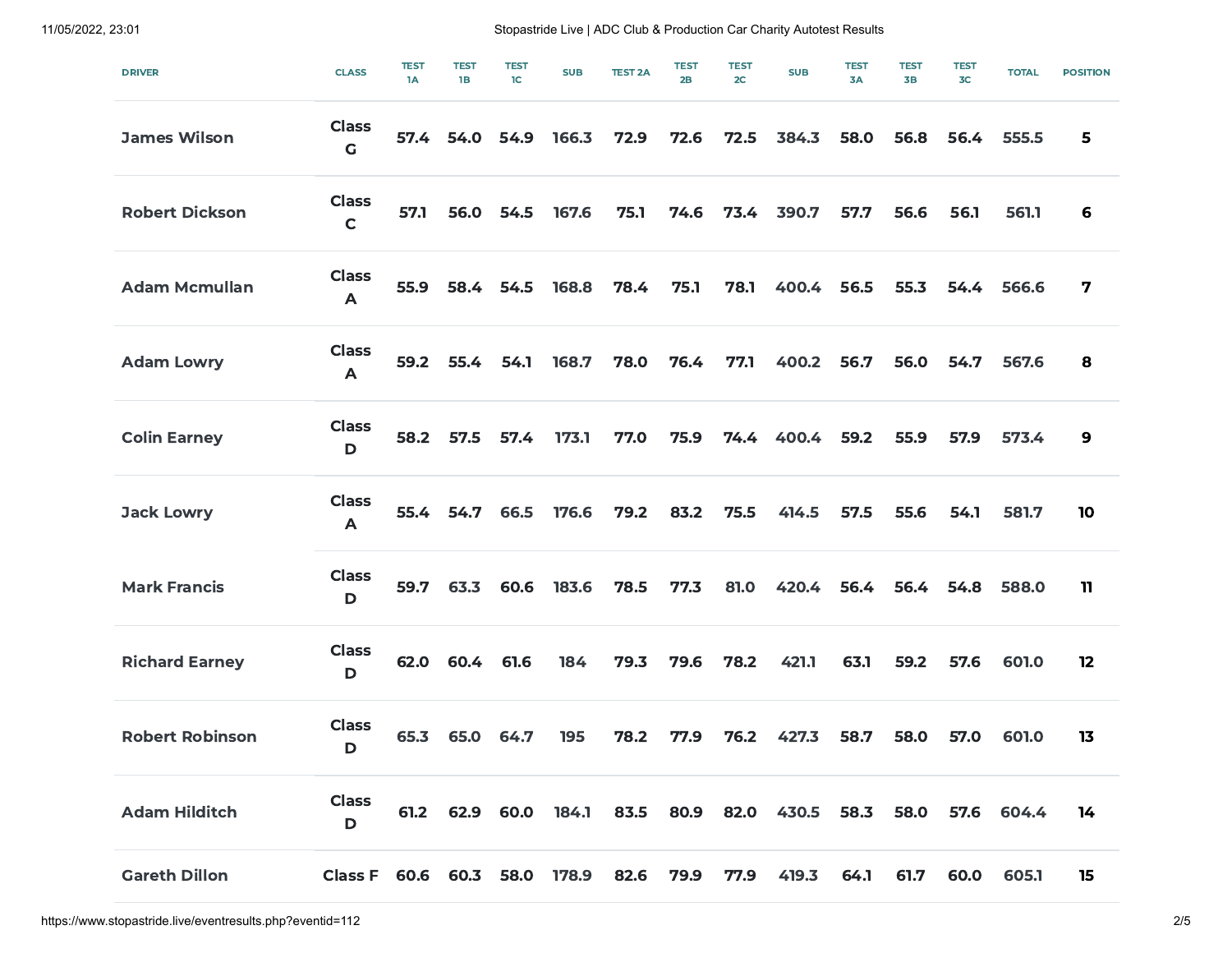11/05/2022, 23:01 Stopastride Live | ADC Club & Production Car Charity Autotest Results

| <b>DRIVER</b>          | <b>CLASS</b>                | <b>TEST</b><br>1A | <b>TEST</b><br>1B | <b>TEST</b><br>1C | <b>SUB</b> | <b>TEST 2A</b> | <b>TEST</b><br>2B | <b>TEST</b><br>2 <sub>C</sub> | <b>SUB</b> | <b>TEST</b><br>3A | <b>TEST</b><br>3B | <b>TEST</b><br>3 <sub>C</sub> | <b>TOTAL</b> | <b>POSITION</b> |
|------------------------|-----------------------------|-------------------|-------------------|-------------------|------------|----------------|-------------------|-------------------------------|------------|-------------------|-------------------|-------------------------------|--------------|-----------------|
| <b>Angus Johnson</b>   | <b>Class F</b>              | 71.1              | 60.0              | 60.8              | 191.9      | 84.0           | 82.0              | 82.1                          | 440        | 60.2              | 57.5              | 57.4                          | 615.1        | 16              |
| <b>Darrell Burns</b>   | <b>Class</b><br>$\mathbf G$ | 65.6              | 64.0              | 71.8              | 201.4      | 81.9           | 81.0              | 80.7                          | 445        | 57.7              | 56.4              | 56.4                          | 615.5        | 17              |
| <b>Dickie Curran</b>   | <b>Class F</b>              | 63.1              | 62.9              | 67.5              | 193.5      | 85.8           | 83.8              | 81.4                          | 444.5      | 67.1              | 60.3              | 58.1                          | 630.0        | 18              |
| <b>Jimmy Dougan</b>    | <b>Class</b><br>D           | 73.1              | 66.1              | 60.3              | 199.5      | 81.1           | 80.8              | 81.9                          | 443.3      | 59.3              | 57.9              | 71.3                          | 631.8        | 19              |
| lan Lowry              | <b>Class F</b>              | 63.9              | 66.2              | 67.5              | 197.6      | 85.4           | 85.1              | 82.3                          | 450.4      | 63.0              | 61.5              | 61.2                          | 636.1        | 20              |
| <b>Taylor Gribbon</b>  | <b>Class</b><br>$\mathbf C$ | 67.5              | 63.7              | 62.6              | 193.8      | 86.1           | 85.9              | 84.4                          | 450.2      | 63.2              | 61.3              | 62.6                          | 637.3        | 21              |
| <b>Roger Gordon</b>    | <b>Class F</b>              | 64.2              | 61.6              | 64.5              | 190.3      | 90.1           | 88.6              | 81.6                          | 450.6      | 69.6              | 60.3              | 59.6                          | 640.1        | 22              |
| <b>George Mcmillen</b> | <b>Class F</b>              | 62.5              | 60.6              | 60.2              | 183.3      | 94.6           | 83.3              | 90.2                          | 451.4      | 63.0              | 67.3              | 59.6                          | 641.3        | 23              |
| <b>Ashley Lamont</b>   | <b>Class F</b>              | 55.4              | 80.0              | 78.0              | 213.4      | 83.2           | 77.7              | 74.4                          | 448.7      | 80.2              | 57.6              | 56.4                          | 642.9        | 24              |
| <b>Gerard Hughes</b>   | <b>Class F</b>              | 65.0              | 64.0              | 60.9              | 189.9      | 88.5           | 90.1              | 86.4                          | 454.9      | 64.2              | 61.9              | 62.6                          | 643.6        | 25              |
| <b>Derek Harrison</b>  | <b>Class F</b>              | 65.3              | 65.8              | 62.6              | 193.7      | 87.9           | 96.6              | 87.2                          | 465.4      | 60.8              | 60.4              | 65.5                          | 652.1        | 26              |
| <b>Steven Ferguson</b> | <b>Class</b><br>$\mathbf C$ | 68.3              | 68.3              | 64.8              | 201.4      | 90.4           | 87.3              | 92.6                          | 471.7      | 62.4              | 61.8              | 60.0                          | 655.9        | 27              |
| <b>Ruben Nield</b>     | <b>Class F</b>              | 70.4              | 69.3              | 62.1              | 201.8      | 92.8           | 92.3              | 89.6                          | 476.5      | 66.8              | 59.5              | 65.0                          | 667.8        | 28              |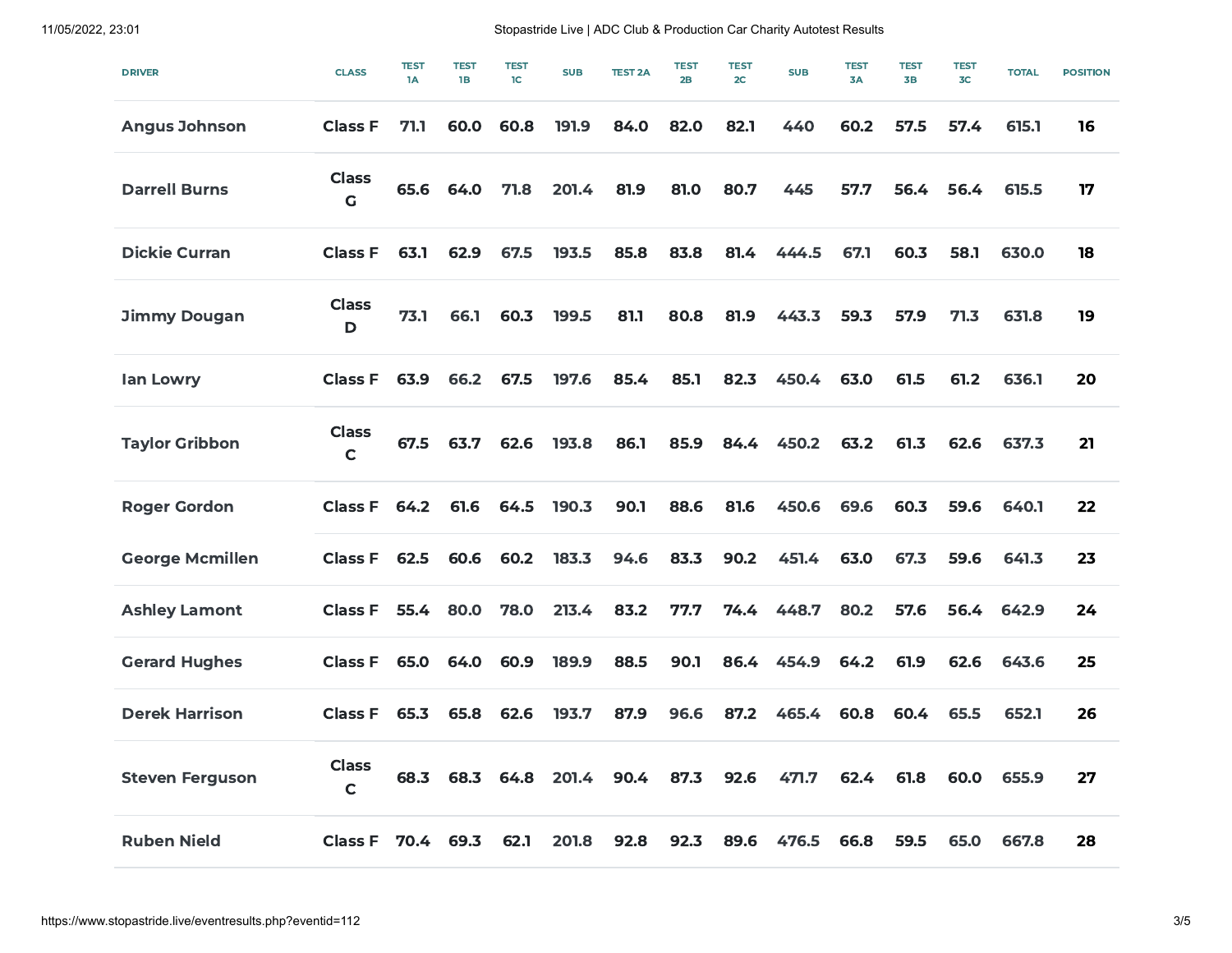11/05/2022, 23:01 Stopastride Live | ADC Club & Production Car Charity Autotest Results

| <b>DRIVER</b>                         | <b>CLASS</b>                 | <b>TEST</b><br>1A | <b>TEST</b><br>1B | <b>TEST</b><br>1 <sup>C</sup> | <b>SUB</b> | <b>TEST 2A</b> | <b>TEST</b><br>2B | <b>TEST</b><br>2C | <b>SUB</b> | <b>TEST</b><br>3A | <b>TEST</b><br>3B | <b>TEST</b><br>3 <sub>C</sub> | <b>TOTAL</b> | <b>POSITION</b> |
|---------------------------------------|------------------------------|-------------------|-------------------|-------------------------------|------------|----------------|-------------------|-------------------|------------|-------------------|-------------------|-------------------------------|--------------|-----------------|
| <b>Eric Martin</b>                    | <b>Class</b><br>$\mathbf C$  | 72.4              | 68.1              | 68.9                          | 209.4      | 89.8           | 92.9              | 92.1              | 484.2      | 63.9              | 62.3              | 60.0                          | 670.4        | 29              |
| <b>Jordan Burns</b>                   | <b>Class</b><br>$\mathbf D$  | 73.1              | 72.6              | 66.4                          | 212.1      | 87.5           | 88.0              | 90.6              | 478.2      | 69.3              | 64.9              | 64.7                          | 677.1        | 30              |
| Sam Lyle                              | <b>Class</b><br>$\mathbf D$  | 73.1              | 72.6              | 72.1                          | 217.8      | 89.3           | 88.7              | 90.6              | 486.4      | 63.5              | 71.8              | 61.3                          | 683.0        | 31              |
| <b>Ryan Catterson</b>                 | <b>Class F</b>               | 68.0              | 67.3              | 78.0                          | 213.3      | 100.5          | 94.6              | 89.5              | 497.9      | 63.3              | 61.7              | 60.7                          | 683.6        | 32              |
| <b>Andrew Molyneaux</b><br><b>Jnr</b> | <b>Class</b><br>$\mathsf{G}$ | 71.7              | 74.0              | 71.0                          | 216.7      | 91.2           | 91.3              | 87.0              | 486.2      | 64.4              | 63.9              | 70.3                          | 684.8        | 33              |
| <b>Samuel Baird</b>                   | <b>Class</b><br>$\mathbf C$  | 73.3              | 74.8              | 67.8                          | 215.9      | 91.8           | 92.9              | 92.7              | 493.3      | 65.2              | 63.9              | 65.6                          | 688.0        | 34              |
| <b>Andrew Weir</b>                    | <b>Class</b><br>$\mathbf D$  | 73.1              | 72.6              | 72.1                          | 217.8      | 89.3           | 88.7              | 90.6              | 486.4      | 72.3              | 71.8              | 65.3                          | 695.8        | 35              |
| <b>Andrew Molyneaux</b><br>Snr        | <b>Class</b><br>$\mathbf G$  | 77.4              | 70.5              | 70.2                          | 218.1      | 92.9           | 92.6              | 92.5              | 496.1      | 65.7              | 76.4              | 64.8                          | 703.0        | 36              |
| <b>Matthew Jones</b>                  | <b>Class</b><br>$\mathbf C$  | 75.0              | 74.8              | 74.2                          | 224        | 94.1           | 92.9              | 92.7              | 503.7      | 76.6              | 68.4              | 67.7                          | 716.4        | 37              |
| <b>Nathan Mann</b>                    | <b>Class</b><br>G            | 77.4              | 74.0              | 74.9                          | 226.3      | 92.9           | 92.6              | 92.5              | 504.3      | 77.7              | 75.1              | 76.4                          | 733.5        | 38              |
| <b>Jason Martin</b>                   | <b>Class F</b>               | 71.5              | 80.0              | 78.0                          | 229.5      | 102.6          | 97.7              | 94.4              | 524.2      | 80.2              | 63.7              | 68.6                          | 736.7        | 39              |